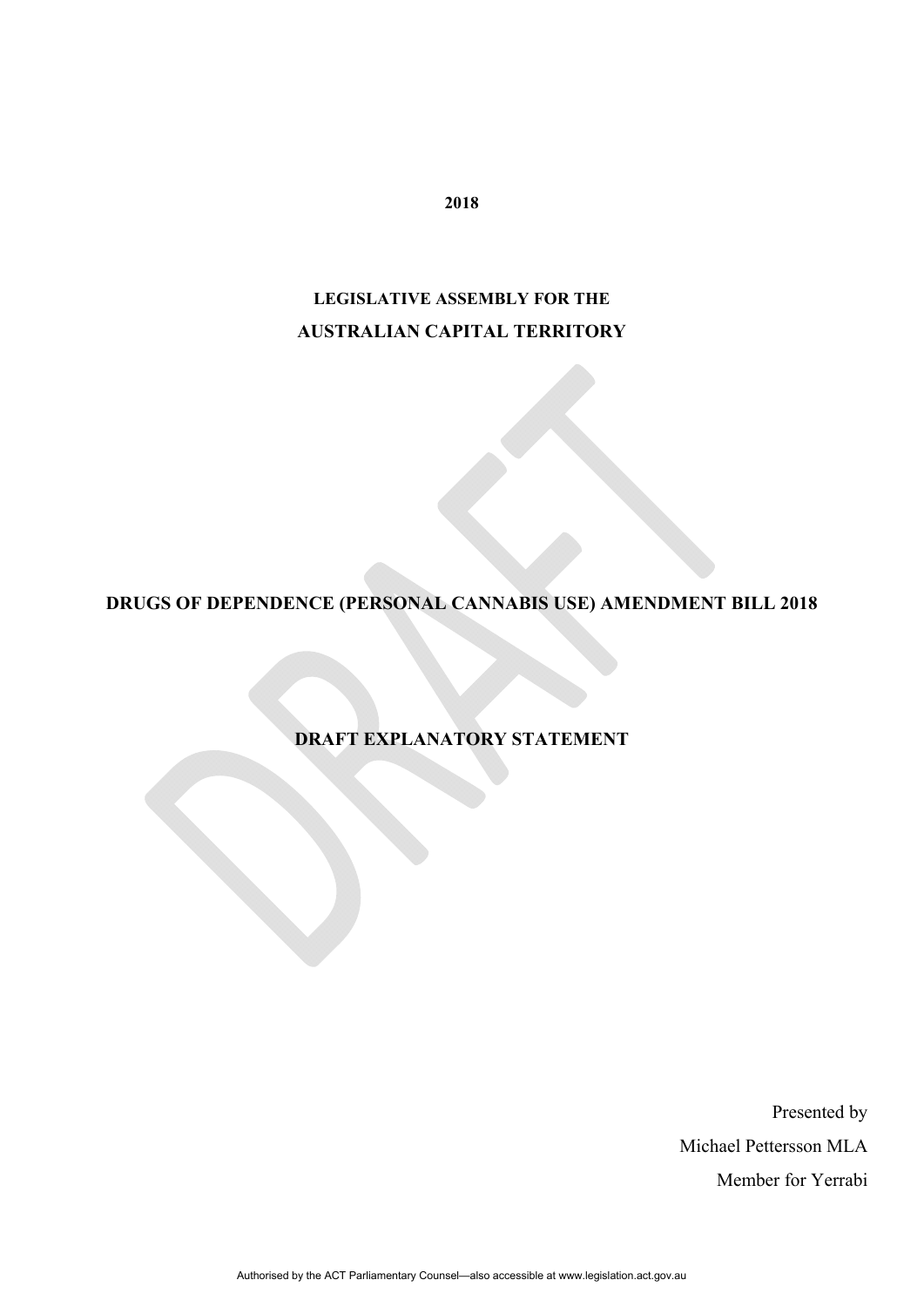# **Table of Contents**

| Schedule 1 – Consequential Amendments |  |
|---------------------------------------|--|
|                                       |  |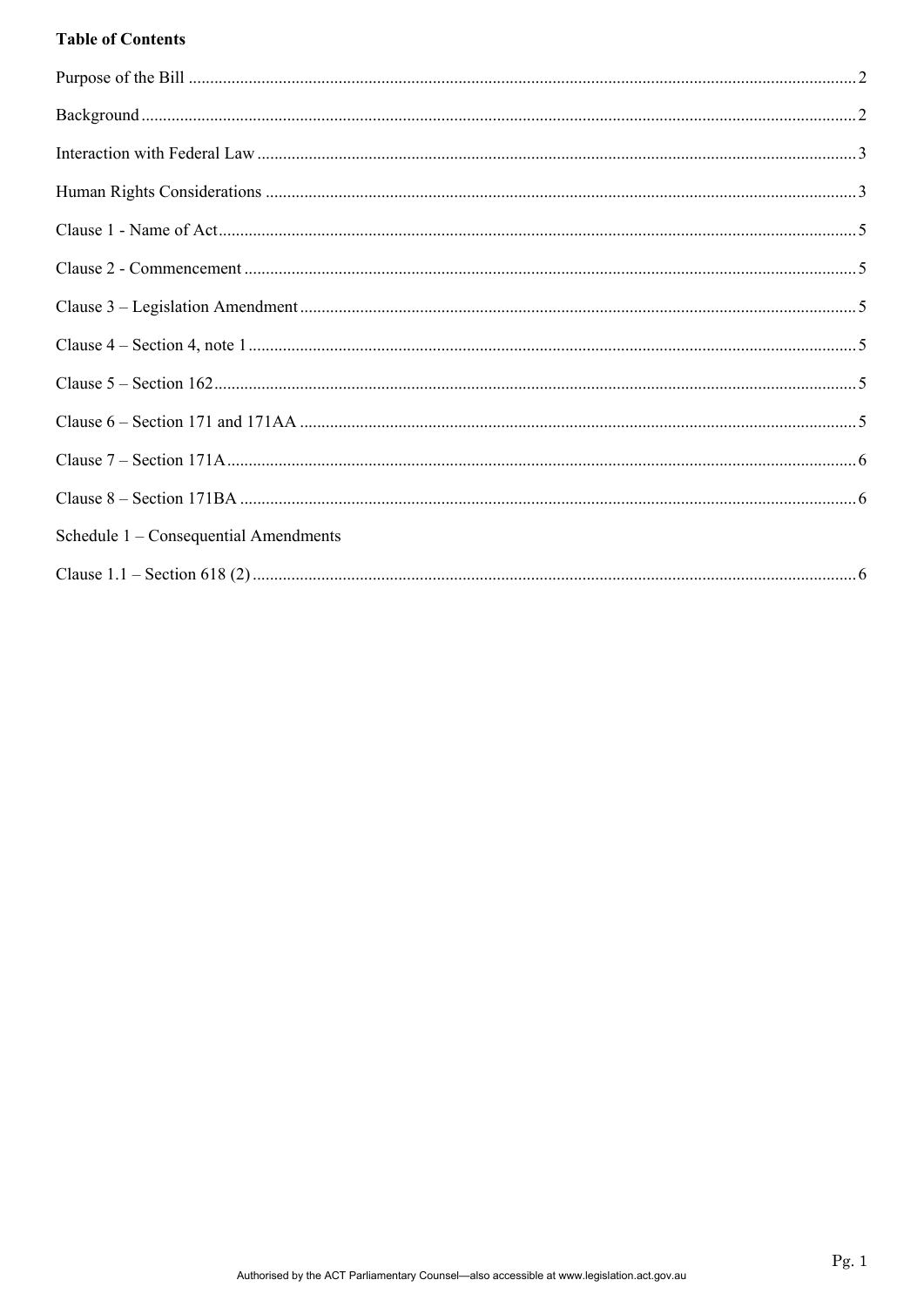# **DRUGS OF DEPENDENCE (PERSONAL CANNABIS USE) AMENDMENT BILL 2018 OUTLINE**

This explanatory statement relates to the Drugs of Dependence (Personal Cannabis Use) Amendment Bill 2018 ("the Bill") as presented in exposure draft format to the Legislative Assembly. It has been prepared in order to assist the reader of the Bill and to help inform debate on it. It does not form part of the Bill and has not been endorsed by the Assembly. The statement is to be read in conjunction with the Bill. It is not, and is not meant to be, a comprehensive description of the Bill.

## **Purpose of the Bill**

The Drugs of Dependence (Personal Cannabis Use) Bill Amendment 2018 provides amendments to reform the *Drugs of Dependence Act 1989* in relation to personal possession of cannabis and consequential amendments to the *Criminal Code* (ACT) *2002 .* 

The Bill will amend criminal laws to allow for the personal use and carry of cannabis up to a limit of 50g. The Bill will also allow individuals to cultivate up to four cannabis plants (excluding artificial cultivation). This change will bring cannabis laws more in line with modern community standards and reflect global trends. The Bill will reduce the burden on our criminal justice system and bring us a step closer to a cannabis market.

The Bill will retain penalties for possession above 50g at current levels, cultivation of more than four plants will remain illegal, artificial cultivation will remain illegal, sale will remain illegal and sale and supply to minors will especially remain illegal.

#### **Background**

In 1971 Australia signed the Single Convention on Narcotic Drugs of 1961 which extended importation controls over drugs like cannabis. Since then Australia has been a party to further international treaties on drugs and Section 300 of the *Criminal Code (Cth) 1995* creates offences relating to drug trafficking and gives effect to the UN Convention against Illicit Traffic in Narcotic Drugs and Psychotropic Substances. States however retain power of laws regarding possession.

In 1992, the ACT decriminalized cannabis possession under 25g through the Simple Cannabis Offence Notice (SCON) scheme. This scheme, according to the 2013 ACT Health Department report *Evaluation of the Australian Capital Territory Drug Diversion Programs*, aimed to;

1. To minimise harms associated with unnecessary involvement in the criminal justice system (CJS)

2. To strength partnerships (between law enforcement, courts, health and other stakeholders)

3. To educate police and courts regarding what are the appropriate responses to Alcohol and Other Drugs (AOD) issues

- 4. To fulfil the community expectation of community protection and the punishment of offenders
- 5. To educate young people and families
- 6. To deter encounters with the CJS
- 7. To reduce AOD use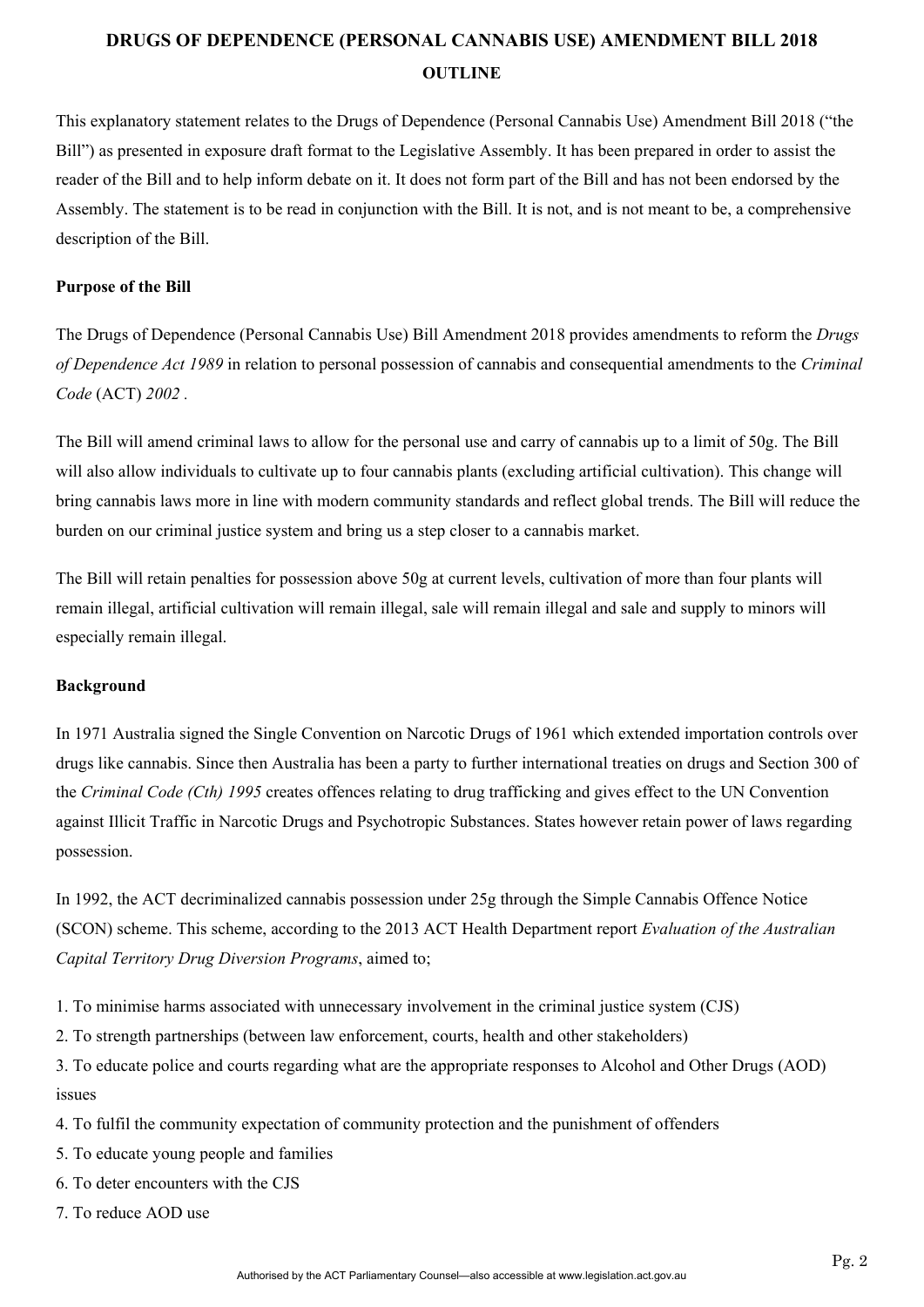8. To reduce cost to the CJS and reduce social cost of AOD

9. To reduce AOD-related crime

The limit was subsequently increased to 50g to reflect the fact that almost universally individuals purchased cannabis at quantities above the 25g limit and therefore were ineligible to be diverted from the CJS.

Recent international developments have seen 9 US states and the District of Colombia legalise cannabis not just for personal use but legalising the industry. Canada has also legalized the sale and possession of cannabis and is in the process of setting up their market. New Zealand has also pledged a referendum on the issue before 2020.

Community attitudes on cannabis are shifting and unbiased research has shown it is not a particularly harmful substance. According to the Australian Institute for Health and Welfare in their report, Impact of Alcohol and Illicit Drug Use on the Burden of Disease and Injury in Australia, alcohol represents 4.6% of the total burden of diseases and injuries in Australia, tobacco 9% and cannabis only 0.1%.

Despite causing 46 times less harm than alcohol, cannabis remains illegal. And despite the decades long campaign waged against drug use, cannabis remains the most popular drug in Australia according to the Australian Criminal Intelligence Commission in their report Organised Crime in Australia 2017. The National Drug Household Strategy Household Survey 2016 found that 35% of Australians have used cannabis and 10% have used it in the last year. But the substantial profits of cannabis go to organised crime and away from health and education.

The Bill will ease the burden on law enforcement who spend over \$1.1 billion every year on drug law enforcement in Australia according to the UNSW based Drug Policy Modelling Program in their 2013 report Government Drug Policy Expenditure in Australia 2009/10. And according to the Australian Criminal Intelligence Commission's 2016- 17 Illicit Drug Data Report over 50% of drug related arrests in Australia (154 650 total) were cannabis related and 91% of those were consumer arrests i.e. small amounts.

Cannabis is sometimes touted as a 'gateway drug' and that it will encourage people to try harder substances. A comprehensive review of scientific studies on this topic by the American National Academies of Sciences, Engineering, and Medicine titled The Current Health Effects of Cannabis and Cannabinoids states that 'Additional studies are needed to determine whether cannabis use is an independent risk factor for, or causally contributes to, the initiation or use of and dependence on other drugs of abuse later in life'.

## **Interaction with Federal Law**

This Bill does not affect the prosecution or enforcement of Commonwealth and Territory laws relating to the sale or trafficking of cannabis, including laws prohibiting the possession of amounts of cannabis over 50g and the cultivation of 5 or more cannabis plants.

## **Human Rights Considerations**

The Bill engages rights in criminal proceedings (s 22 of the Human Rights Act) because it preserves the Simple Cannabis Offence Notice Scheme and the right to equality before the law (s 8 of the Human Rights Act) because it remakes the simple cannabis offence to apply to people under the age of 18.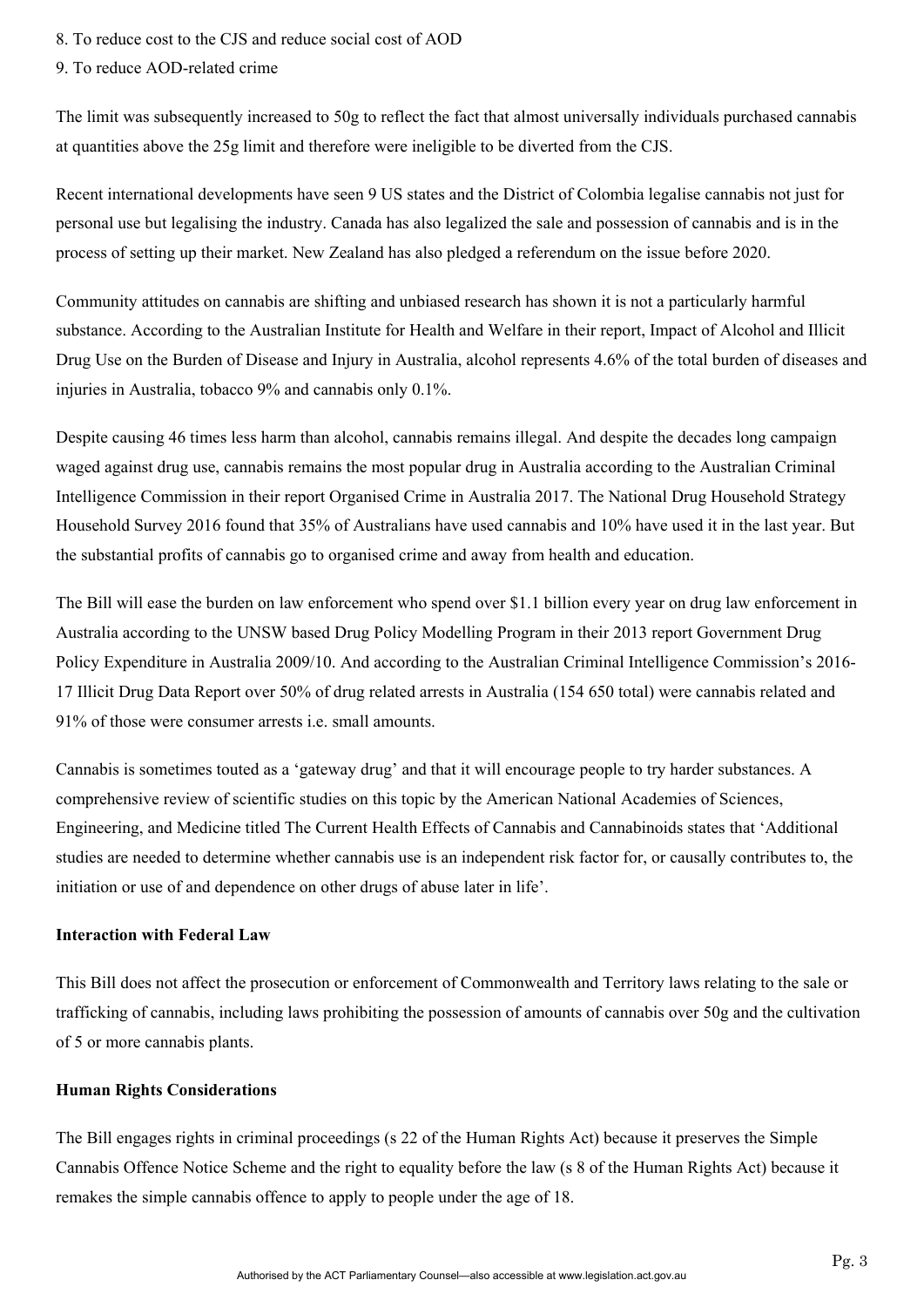The purpose of the Simple Cannabis Offence Notice and the 2013 amendments to the scheme (which increased the amount of cannabis it applied to from 25g to 50g) were to improve access to diversionary programs, and to keep people away from the criminal justice system in cases where they possess small amounts of cannabis. The scheme itself reflects a focus on addressing drug use from a health and harm minimisation perspective. There are no human rights limited by the decriminalisation introduced by this Bill, as it will reduce interaction with the criminal justice system.

This Bill does maintain the simple cannabis offence notice for people under the age of 18. The purpose of maintaining this prohibition is to protect the interests of children and young people. This change is consistent with prohibitions of the possession of tobacco, alcohol and other drugs by people under the age of 18. The health consequences and vulnerability of children and young people as compared to adults justifies the preservation of the prohibition on cannabis possession for people under the age of 18. The Bill preserves the Simple Cannabis Offence Notice for amounts of 50g or below or cultivation of not more than four cannabis plants, which provides a diversionary pathway for people under 18 as an alternative to prosecution.

Additional protections for children in the bill include new section 171BA which, consistent with the *Smoke-Free Public Places Act 2003* creates a new offence of smoking near children or in public places. These offences are a justifiable limitation on individual liberty to protect against health impacts on members of the public who choose not to smoke and children.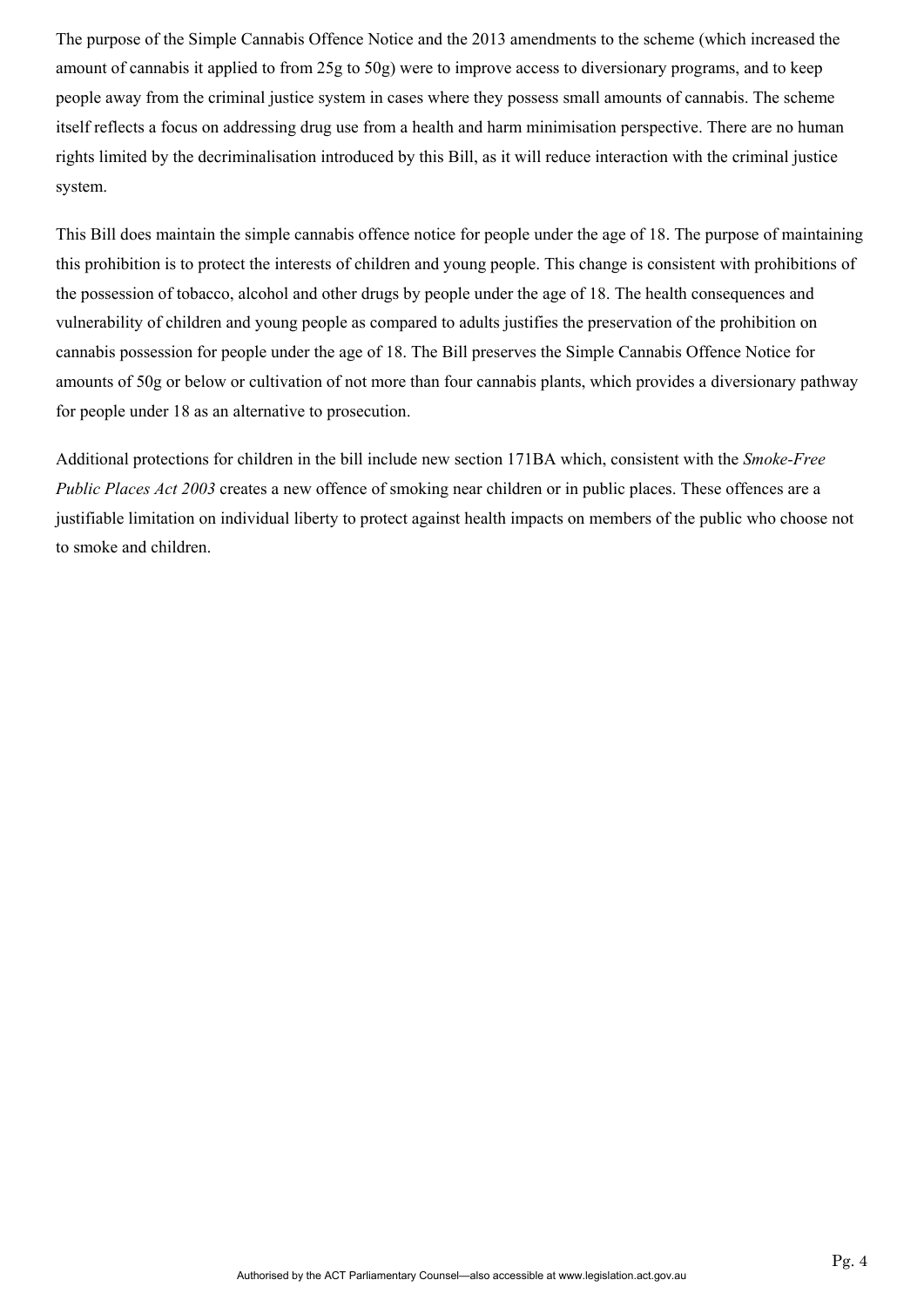# **DRUGS OF DEPENDENCE (PERSONAL CANNABIS USE) AMENDMENT BILL 2018 DETAIL**

## **Clause 1 – Section**

This clause names the Act as the *Drugs of Dependence (Personal Cannabis Use) Amendment Act 2018.*

### **Clause 2 - Commencement**

This clause provides that the Act commences on July 1 2019.

#### **Clause 3 - Legislation Amended**

This clause identifies the legislation amended by the Act.

This Act amends the following legislation: The *Drugs of Dependence Act 1989* and the *Criminal Code (ACT) 2002.* 

## **Clause 4 – Section 4, note 1**

This section notes the application of Chapter 2 of the *Criminal Code (ACT) 2002* to the new offences proposed by the Bill.

## **Clause 5 – Section 162**

This clause substitutes for Section 162 of the *Drugs of Dependence Act 1989* and will remove offences for an individual 18 years or older to cultivate up to four cannabis plants (excluding artificial cultivation). This doubles the current plant limit from 2 to 4 but remains in line or below jurisdictions in the United States who have legalised cannabis. Individuals will need to practice 'progressive harvesting' to remain under at 50g or less, as individual plants can yield more than 50g of cannabis.

Subsection (1) will see an individual under 18 years who cultivates up to four plants have a maximum penalty of one penalty unit. This offence can be dealt with under the existing diversionary program known as the Simple Cannabis Offence outlined in Section 171A.

# **Clause 6 – Sections 171 and 171AA**

This clause substitutes for Section 171 of the *Drugs of Dependence Act 1989* and in subsection (3) removes cannabis as a 'prohibited substance'. It will remove cannabis possession of not more than 50g by an adult as an offence and therefore legalise it.

Section 171AA is a new proposed section that establishes an offence under subsection (1) for an individual under the age of 18 for possession of not more than 50g for one penalty unit and to be dealt with under the SCON scheme. The proposed new section retains offences for possession more than 50g for all individuals.